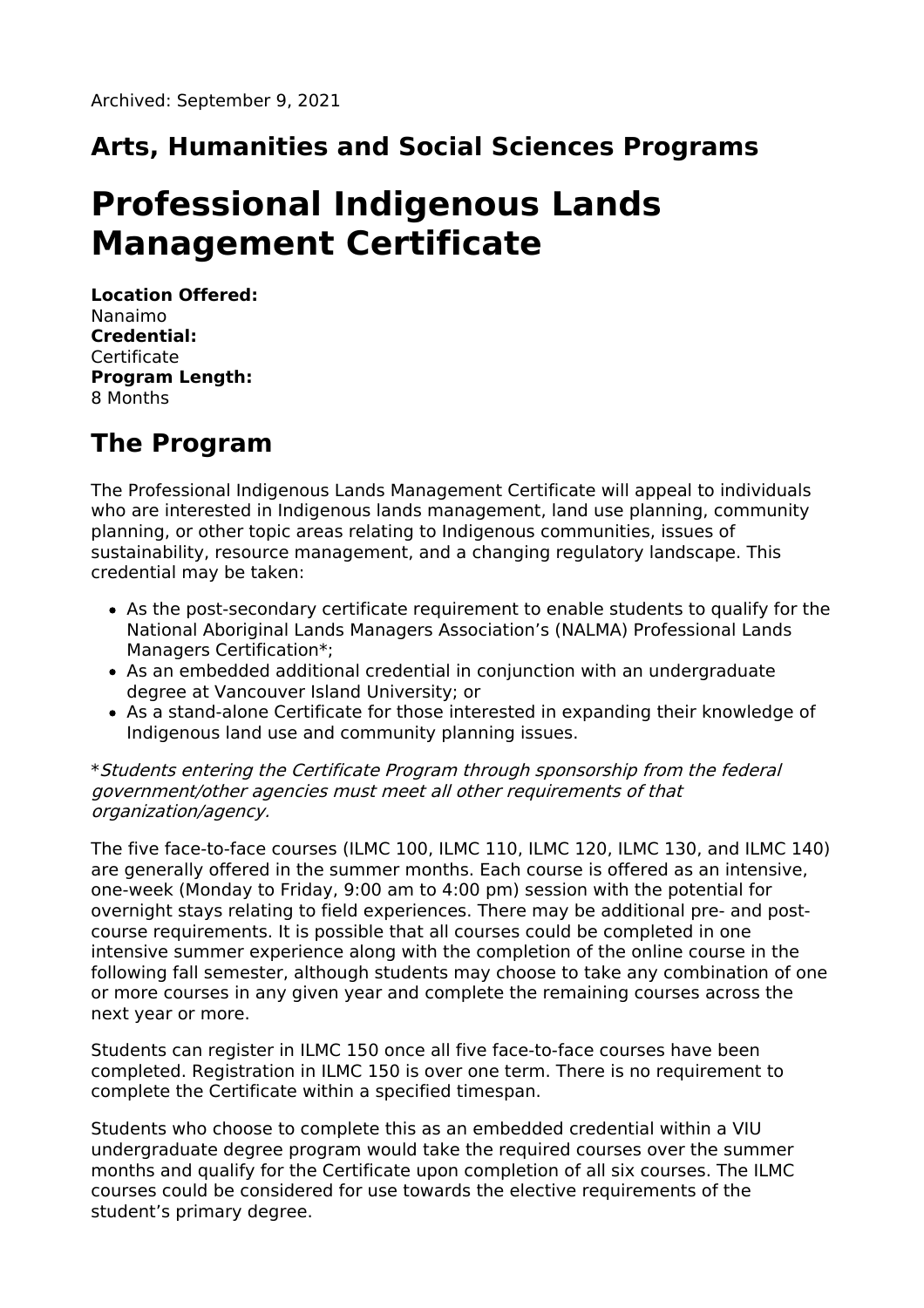This Certificate meets all requirements of the post-secondary component for the National Aboriginal Lands Manager Association's (NALMA) Professional Lands Managers Certification Program. Students who are accepted into the NALMA Program may complete the VIU Indigenous Lands Management Certificate, and then complete all subsequent requirements with NALMA. Any inquiries on the NALMA Program Level II Technical Training should be directed to www.NALMA.ca.

Students are encouraged to contact the Program Coordinator to inquire about enrolment possibilities or to discuss any individual issues relating to enrolment.

### **Program Outline**

| <b>Summer Session</b>                                                   | <b>Credits</b> |
|-------------------------------------------------------------------------|----------------|
| ILMC 100 - (Community and Indigenous Lands Planning)                    |                |
| ILMC 110 - (Indigenous Planning Practice)                               |                |
| ILMC 120 - (Indigenous Site Planning and Community Design)              |                |
| ILMC 130 - (Community Engagement for Indigenous Lands Managers)         |                |
| ILMC 140 - (Sustainability & Management Practices for Indigenous Lands) |                |
| <b>Semester Total</b>                                                   | 15             |

| <b>Subsequent Semester</b>  | Credits |
|-----------------------------|---------|
| ILMC 150* - (Major Project) |         |
| <b>Semester Total</b>       |         |

\*This course may be taken in any semester.

### **Admission Requirements**

General university requirements apply.

Students completing this certificate concurrent with and embedded within a VIU degree or diploma do not need to apply to this program. They should let their degree or diploma advisor, program coordinator, or the Registration Centre know of their intention.

#### **Notes on Admission**

- Preference will be given to sponsored students, approved by NALMA, who will ladder this Certificate into the NALMA Program Level II Technical Training. To qualify, applicants must submit proof of sponsorship to the Admissions Office within two weeks of the application deadline.
- Students who meet or exceed the minimum admission requirements may not necessarily be admitted to the program.

#### **Program Regulations**

Students must hold English 12 or equivalent to be admitted into the program.

Students must achieve a minimum of a "C" grade in any individual course in order to register for the next course.